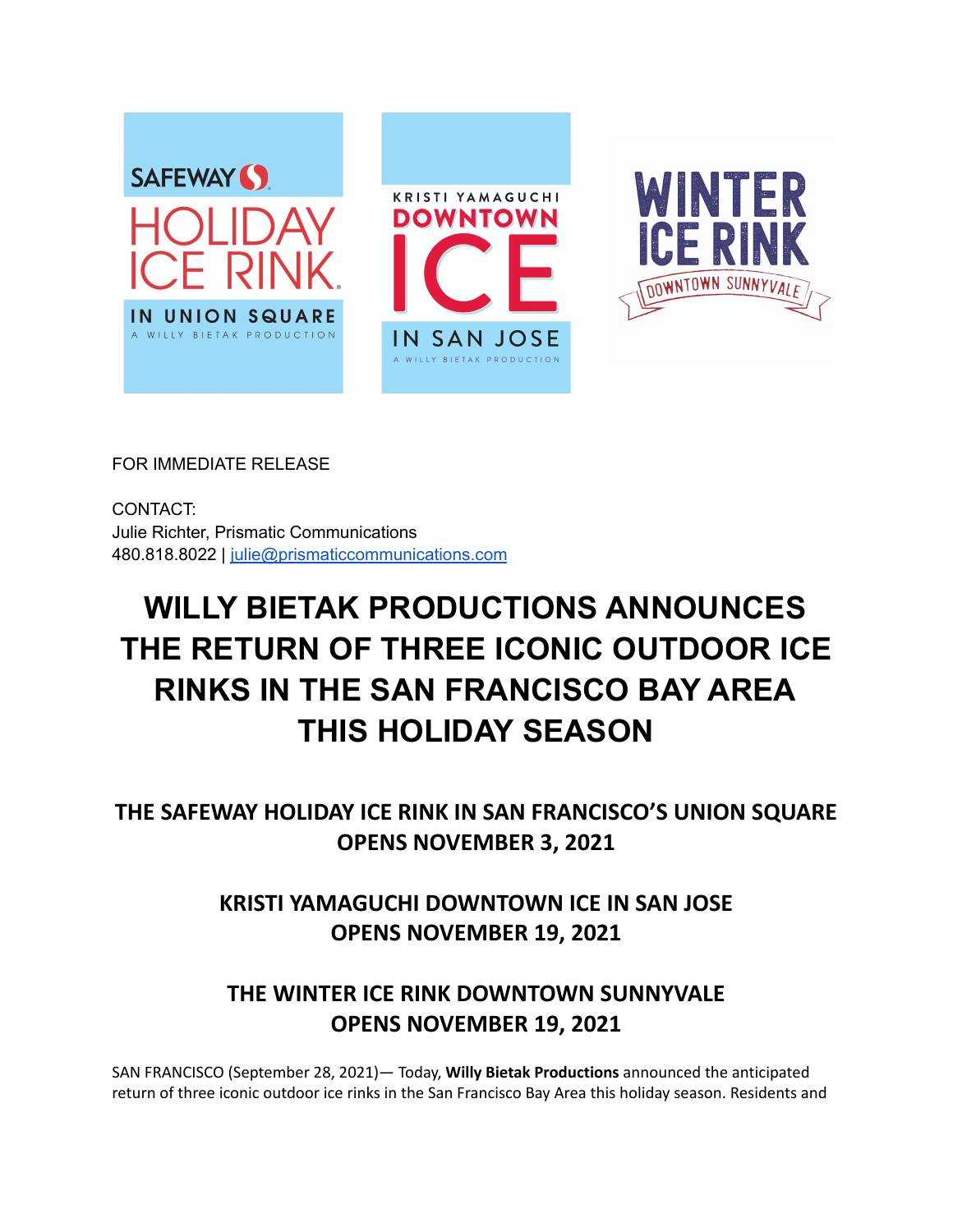visitors throughout the Bay Area can enjoy the favorite holiday tradition in San Francisco at **The Safeway Holiday Ice Rink in Union Square** (November 3, 2021–January 17, 2022), **Kristi Yamaguchi Downtown Ice in San Jose** (November 19, 2021–January 9, 2022), and **The Winter Ice Rink Downtown Sunnyvale** (November 19, 2021–January 2, 2022). After 12 years of creating unforgettable moments on ice at The Safeway Holiday Ice Rink in Union Square, Willy Bietak Productions seeks to bring the same caliber experience to the South Bay, presenting—for the first time—an exciting season of events, holiday festivities and outdoor skating at The Winter Ice Rink and Downtown Ice in San Jose. Tickets and event information for all rinks are available at **bayareaices kating.com**.

"After a year hiatus, we are excited to bring the magic of outdoor skating back to the San Francisco Bay Area with three ice rinks in unforgettable, picturesque locations," says **Willy Bietak,** President of Willy Bietak Productions. "No matter your age or skill level, San Francisco, San Jose, and Sunnyvale will each offer a diverse lineup of events and skating experiences for the community to create festive memories this season."

Since 2008, The Safeway Holiday Ice Rink in Union Square has delighted children and adults with its holiday-themed ice park located in San Francisco's Union Square. From families to friends, and couples to colleagues, everyone can enjoy ice skating in San Francisco's iconic plaza surrounded by festive lights and the sights and sounds of the season. Novices and naturals alike will love the outdoor ice skating experience in the middle of beautiful San Francisco. The Safeway Holiday Ice Rink's roster of events includes the highly anticipated **Drag Queens On Ice**, **Flashback Fridays,** and **Polar Bear Skate**.

Newly managed by Willy Bietak Productions, Kristi Yamaguchi Downtown Ice in San Jose will celebrate its 25th anniversary as the premier holiday experience in San Jose. Downtown Ice features a one-of-a-kind shaped ice rink and track, inviting visitors to skate in and around 32 palm trees. The season will see the return of community-led events like **Ice Queens** and **Schools on Skates**, as well as new favorites like the **Silent Skate Party** and **Musical Mondays presented by Broadway San Jose.**

The Winter Ice Rink Downtown Sunnyvale—another new addition to Willy Bietak Productions—made its debut in 2019 under the redwood trees in downtown Sunnyvale. The upcoming season will invite visitors to **Learn to Curl** and will feature the return of **Robots on Ice**, a one-of-a-kind event merging the tech industry with the sport of ice skating.

# **HEALTH AND SAFETY PROTOCOLS**

Attendees at all rinks must provide proof of full vaccination with a valid ID. Full vaccination means that it has been at least 14 days since the person received their final vaccine dose. For up-to-date information about onsite safety measures, visit the rinks' websites. Entry requirements do not apply to children under the age of 12, who are not yet eligible for the vaccine.

# **TICKETS**

Tickets for all ice rinks must be purchased in advance. General admission tickets for The Safeway Holiday Ice Rink and Kristi Yamaguchi Downtown Ice in San Jose are \$19 with skate rental included in the cost of admission. General admission tickets for The Winter Ice Rink Downtown Sunnyvale are \$15 and include skate rental.

**SAN FRANCISCO:** Tickets for The Safeway Holiday Ice Rink can be purchased online in advance by visiting [unionsquareicerink.com.](http://unionsquareicerink.com) A portion of ticket proceeds benefit the San Francisco Recreation and Parks Department.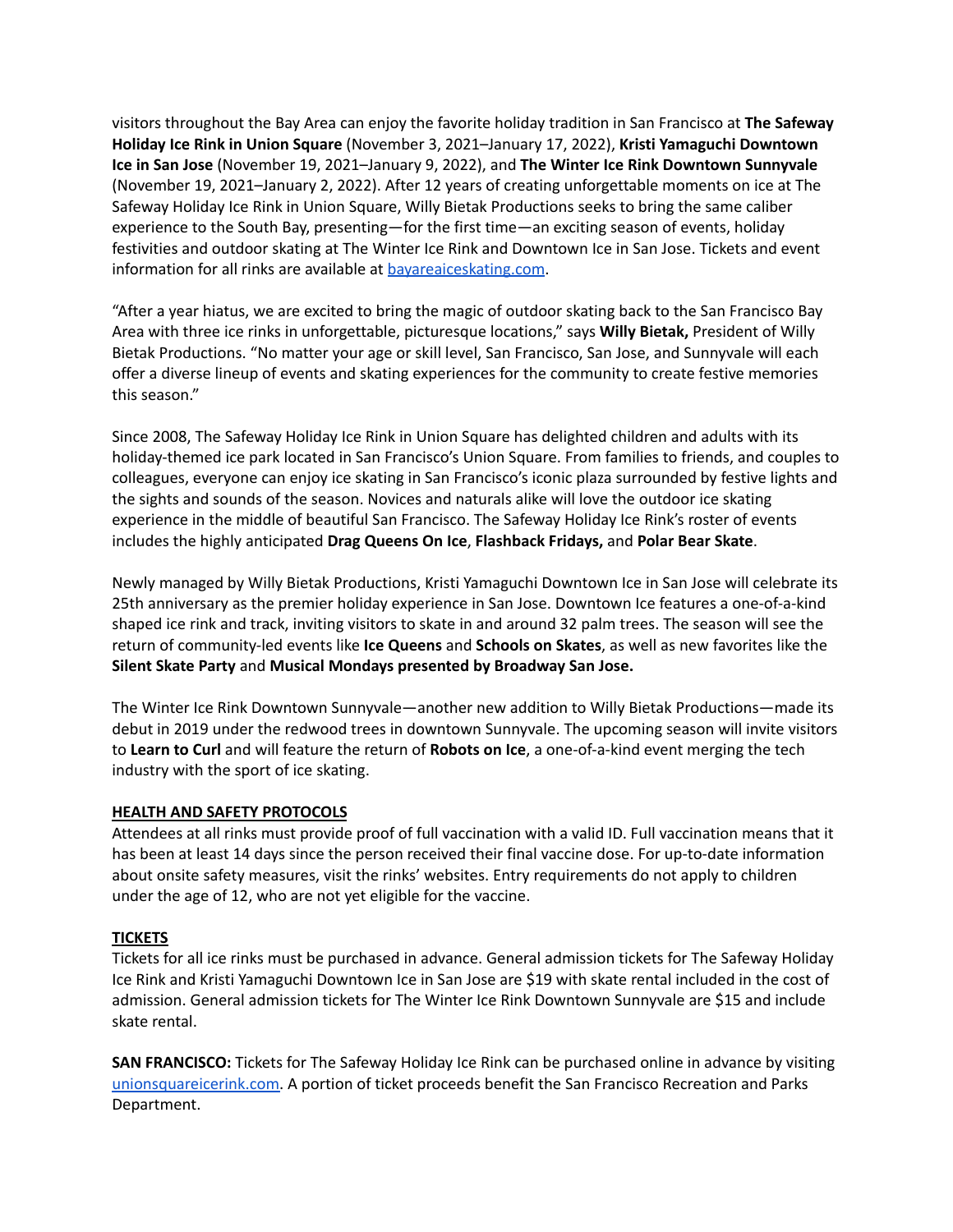**SAN JOSE:** Tickets for Kristi Yamaguchi Downtown Ice in San Jose can be purchased online in advance by visiting [downtownicesj.com](http://www.downtownicesj.com). A portion of ticket proceeds benefit Kristi Yamaguchi's Always Dream.

**SUNNYVALE:** Tickets for The Winter Ice Rink Downtown Sunnyvale can be purchased online in advance by visiting [citylinesunnyvale.com/icerink.](http://www.citylinesunnyvale.com/icerink) A portion of ticket proceeds benefit Sunnyvale Community Services.

#### **HOURS**

**SAN FRANCISCO:** The Safeway Holiday Ice Rink hours are from 10 a.m.–11 p.m. daily through January 17, 2022, with the exception of closing at 9:30 p.m. on December 31, 2021.

**SAN JOSE:** Kristi Yamaguchi Downtown Ice in San Jose hours are 10 a.m.–9:30 p.m. from November 19–December 17, 2021; 10 a.m.–11 p.m. from December 18, 2021–January 2, 2022; and 10 a.m.–9:30 p.m. from January 3–January 9, 2022.

**SUNNYVALE:** The Winter Ice Rink Downtown Sunnyvale hours are 12:30 p.m.–9 p.m. from November 19–December 16, 2021; and 11 a.m.–9 p.m. from December 17, 2021–January 2, 2022.

#### **SPECIAL EVENTS**

**SAN FRANCISCO:** For the special event lineup and social media information of The Safeway Holiday Ice Rink in Union Square, click [HERE.](https://unionsquareicerink.com/san-francisco-events/)

**SAN JOSE:** For the special event lineup and social media information of The Kristi Yamaguchi Downtown Ice in San Jose, click [HERE](https://www.downtownicesj.com/san-jose-events/).

**SUNNYVALE:** For the special event lineup and social media information of The Winter Ice Rink Downtown Sunnyvale, click [HERE](https://www.citylinesunnyvale.com/icerink/special-events/).

#### **SPONSORS**

**SAN FRANCISCO:** Sponsors of The Safeway Holiday Ice Rink in Union Square are **Safeway, Kaiser Permanente, Macy's, San Francisco Marriott Union Square, Hotel G, Galleria Park Hotel, Union Square Alliance, NBC Bay Area, BART, SFMTA, STAR 101.3, 98.1 The Breeze, 106.1 KMEL, 80s+, WiLD 94.9, Pride Radio** and **Telemundo 48.**

**SAN JOSE:** Sponsors of Kristi Yamaguchi Downtown Ice in San Jose are **Google, First Tech Federal Credit Union, Sabrato, Alaska Airlines, Urban Catalyst, City of San Jose - Environmental Services Department,** and **NBC Bay Area.**

**SUNNYVALE:** Sponsors of The Winter Ice Rink Downtown Sunnyvale are **Google, Facebook, Cityline Sunnyvale, NBC Bay Area,** and **iHeart Radio.**

###

# **About Willy Bietak Productions**

Santa Monica-based Willy Bietak Productions is a full-service production company specializing in the development and production of high-quality family entertainment. With a staff of award-winning designers, directors, choreographers and musical arrangers – backed by a talented production and